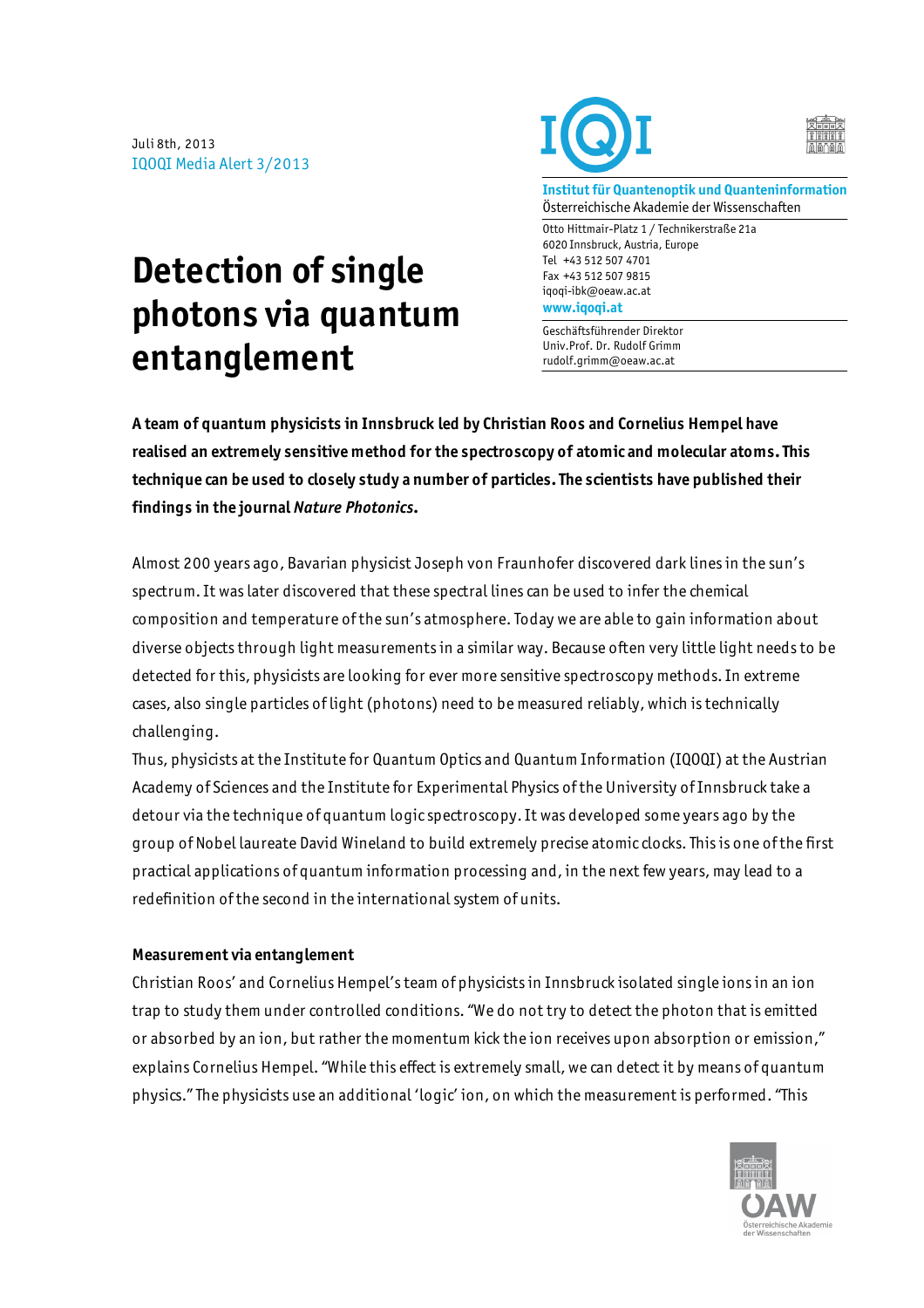calcium ion (<sup>40</sup>Ca<sup>+</sup>) can be controlled very well in the experiment," says Hempel. As spectroscopy ion the researchers use another isotope of calcium  $({}^{44}Ca^{+})$ .

In the experiment a laser pulse excites the particles and entangles the electronic state of the logic ion with the vibration of the particles. "In this configuration, also called Schrödinger cat state, the ions swing like a classical pendulum in a trap. But as a 'quantum pendulum' they swing in both directions at the same time," describes Hempel the central part of the experiment. "We then excite the ion we want to investigate by applying different laser frequencies. At a certain frequency the ion emits a single photon and receives a minimal momentum kick, which causes the vibrational components to be slightly displaced. This can be observed through the electronic state of the logic ion. Combined with this information, the frequency of the laser then allows us to gain information about the internal state of the spectroscopy ion." In the current experiment the scientists detected single photons with a probability of 12 %. "We, thus, prove that this technique works in principal. With a technically optimized set-up we will be able to considerably increase the sensitivity," say Roos and Hempel confidently.

## **Universal application**

"By using the exotic concept of quantum mechanical entanglement we are able to gain practical knowledge about single particles," says Christian Roos excitedly. "Since our method of measurement does not depend that much on the wave length of the detected photon, it may be used for various purposes," adds Cornelius Hempel. For example, energy levels of different atoms and molecules could be investigated by using this technique. Because it is difficult to control molecules in an experiment, this method is an enormous progress for studying more complex structures.

This research, carried out at the Institute for Quantum Optics and Quantum Information of the Austrian Academy of Sciences and at the Institute for Experimental Physics at Innsbruck University, was supported by the European Union.

**Publication:** Entanglement-enhanced detection of single-photon scattering events. C. Hempel, B. P. Lanyon, P. Jurcevic, R. Gerritsma, R. Blatt, C. F. Roos. Advance online publication. Nature Photonics 2013 DOI: 10.1038/nphoton.2013.172

**Illustration:** http://iqoqi.at/de/medien/press-photos